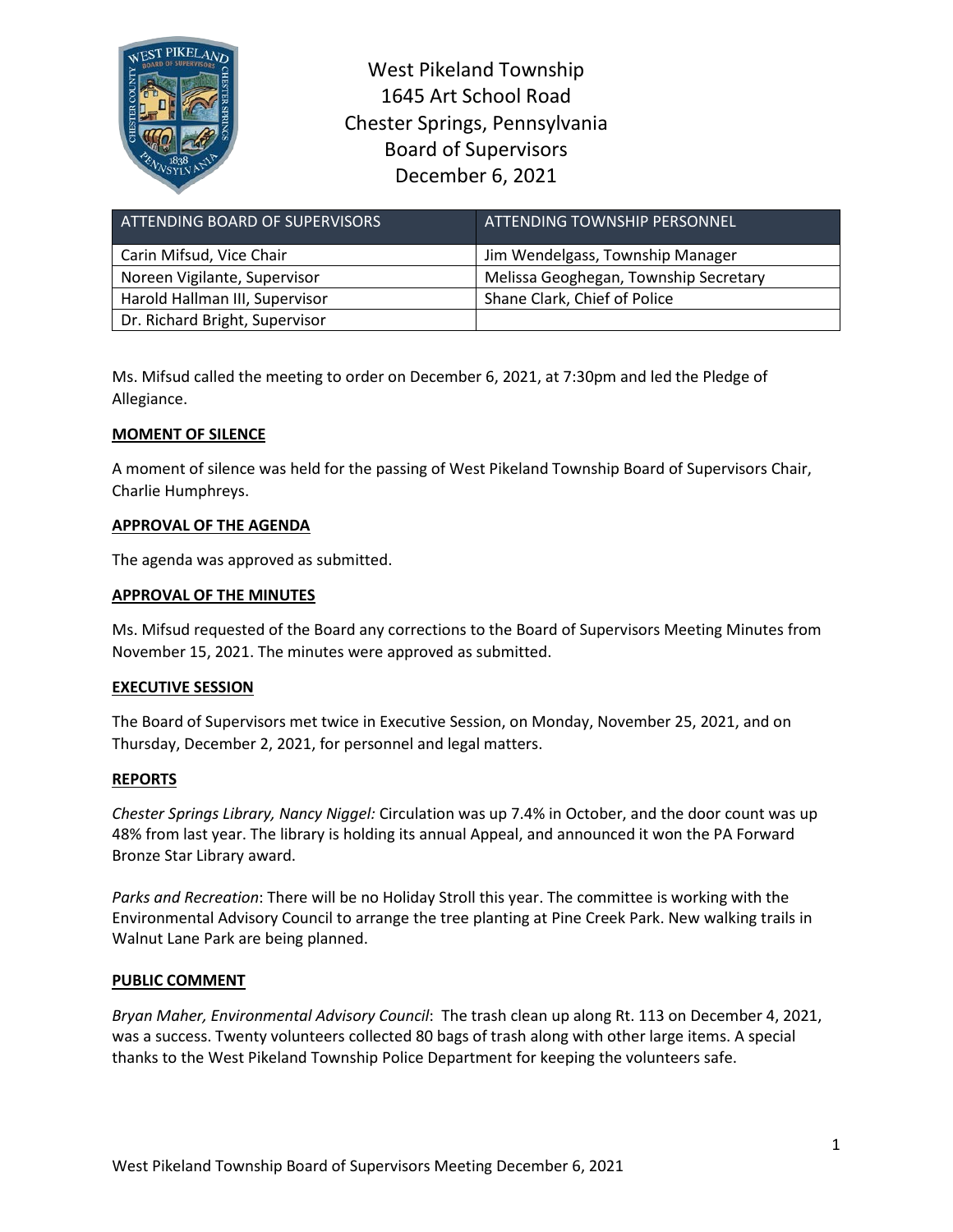

West Pikeland Township 1645 Art School Road Chester Springs, Pennsylvania Board of Supervisors December 6, 2021

*John Matthews, West Pikeland Township Resident*: Mr. Matthews expressed concern about the unpermitted pond construction at 1881 Art School Road. Township Manager Jim Wendelgass explained that various agencies are involved.

*Jim Wendelgass, Township Manager*: Mr. Wendelgass read a statement from the Board regarding the replacement for the position of Supervisor due to the passing of Charlie Humphreys. Interested township residents can submit their resumes and letters of interest to the township by 4pm on December 9, 2021.

### **UNFINISHED BUSINESS**

**Township Storage Facility.** The Board directed Mr. Wendelgass to obtain a quote for a building at Walnut Lane Park and to negotiate with the insurance company.

**Approval of Budget for 2022.** Dr. Bright motioned to approve the 2022 Budget. The motion was seconded by Ms. Vigilante and unanimously approved.

**Approval of SALT Facility License Agreement**. Dr. Bright motioned to approve the 2022-23 SALT Facility License Agreement. The motion was seconded by Ms. Vigilante and unanimously approved.

**Donation of 1405 Yellow Springs Road to Township**. Tabled.

#### **NEW BUSINESS**

**Resolution 2021-12 Tax Rates.** Dr. Bright motioned to adopt Resolution 2021-12 2022 Tax Rates. The motion was seconded by Ms. Vigilante and unanimously approved.

**Approval of Additional Propane Tank**. Dr. Bright motioned to accept the lowest bid from Styer Propane to install an additional propane tank at the township building. The motion was seconded by Ms. Vigilante and unanimously approved.

**Approval for Lobby Men's Room Toilet Replacement**. Ms. Vigilante motioned to approve the bid from Tim Dean Plumbing to replace the toilets in the lobby men's restroom. The motion was seconded by Dr. Bright and unanimously approved.

#### **ANNOUNCEMENTS**

The next Board of Supervisors meetings are scheduled for Monday, December 20, 2021 at 7:30pm and Monday, January 3, 2022 at 7:30pm.